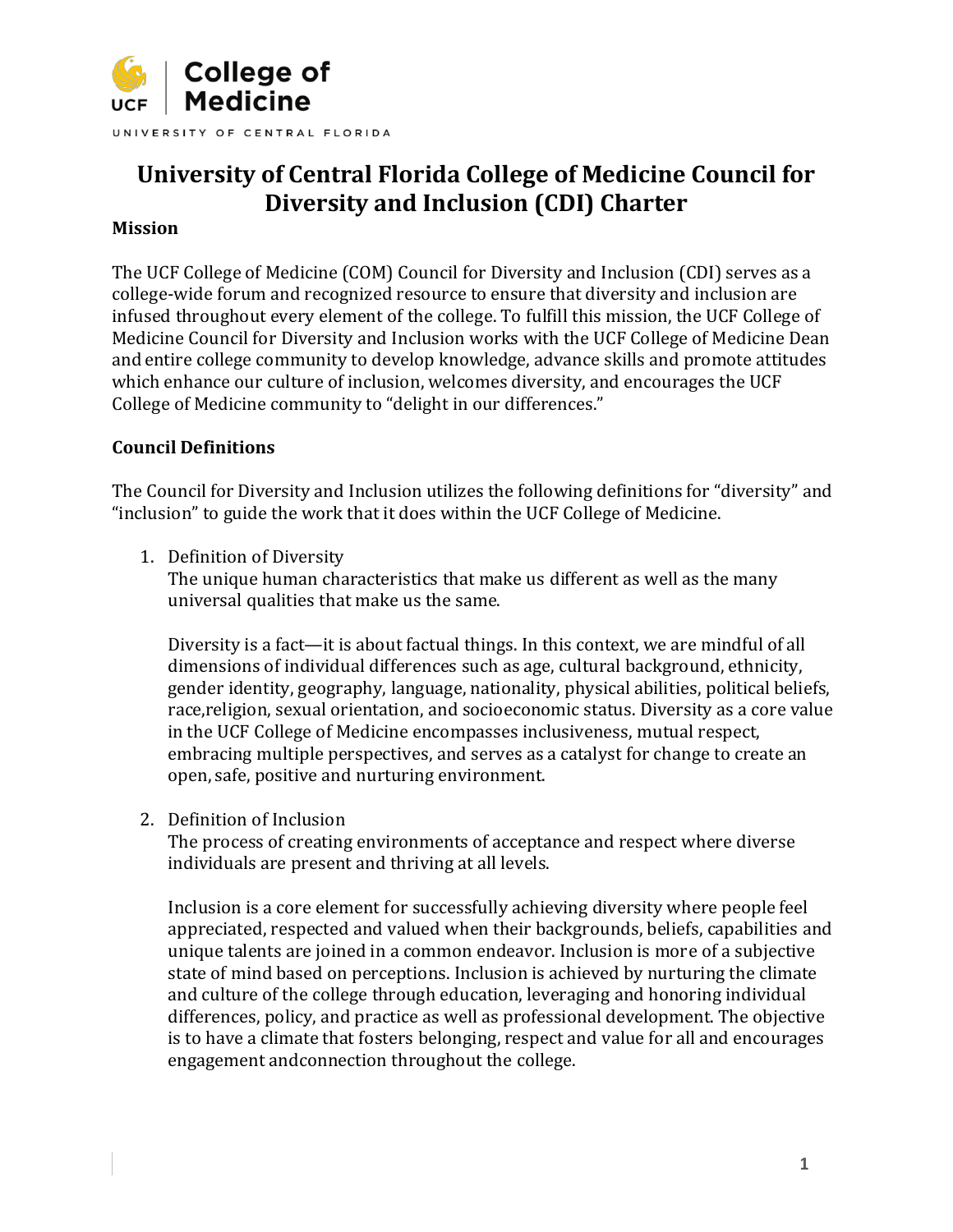

UNIVERSITY OF CENTRAL FLORIDA **Council Responsibilities**

- 3. Role of CDI within the College of Medicine
	- a. The council will serve in an advisory capacity to the UCF College of Medicine Assistant Dean for Diversity and Inclusion.
	- b. The council will make recommendations to the Assistant Dean for Diversity and Inclusion that aim to enhance and address the following themes that are aligned with the university's diversity and inclusion goals:
		- i. Recruitment and retention of diverse students, faculty, and staff
			- 1. Relates to the promotion of diversity in the healthcare workforce, as well as within the college. Training and professional development in a diverse environment is essential to empowering students, faculty, and staff ensuring that they are fully prepared to provide excellent care in a culturally diverse society.
		- ii. Enhancing Cultural-Humility/Competency Education and Scholarship
			- 1. Relates to the college's efforts to enhance cultural-humility and cultural-competency in its trainees and educators and to engage in scholarly activities that advance the science of health equity and promote cross-cultural understanding.
		- iii. Demonstrating Diversity as a Core Value
			- 1. Relates to fostering a culture that encourages open communication and collaboration among faculty, students, and staff. At the core of such a culture is having policies and processes promote cross-cultural understanding and recognize and value the contributions of the college's diverse constituents.
		- iv. Community Outreach and Engagement
			- 1. Relates to the engagement of the surrounding communities to address health disparities and promote health equity, while learning from the rich diversity within Central Florida. These activities will help the college embody its desire to be the medical school "that belongs to us all."
	- c. The Assistant Dean will share recommendations made by the council with the UCF College of Medicine Dean, and the UCF College of Medicine Enterprise for Diversity and Inclusion.
		- i. Recommendations will be submitted to the Assistant Dean for Diversity and Inclusion by October of each academic year using the template provided in Appendix A. It is not necessary to develop a recommendation for each of the four themes mentioned previously in one academic year, particularly if an extensive existing project or initiative is already underway
	- d. The Assistant Dean for Diversity and Inclusion will relay to the council whether or not the Dean and the COM Enterprise have approved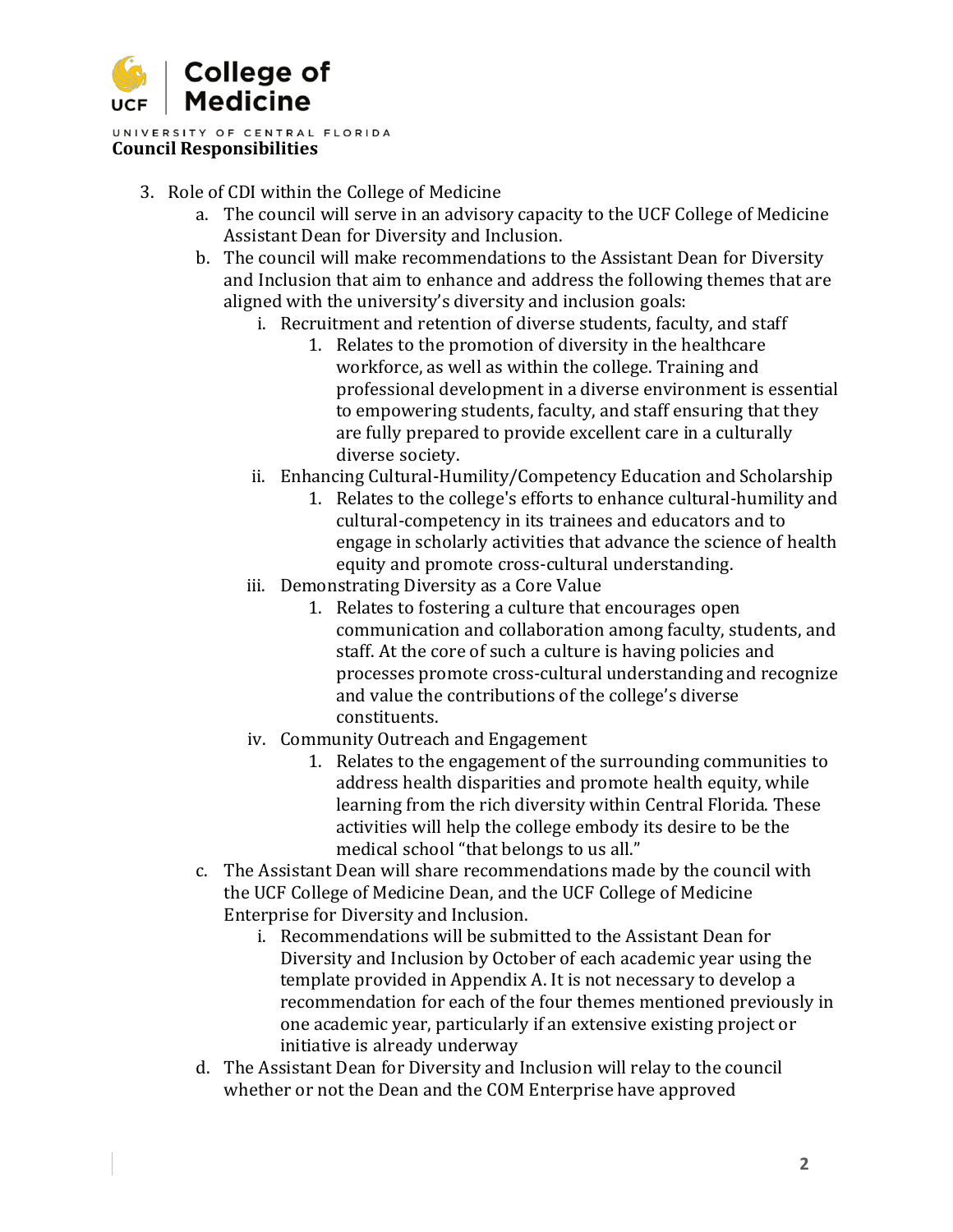

UNIVERSITY OF CENTRAL FLORIDA

- recommendations by communicating this information to the council immediately following the meeting when these decisions were made.
- 4. The council will provide support for programs and initiatives born from recommendations approved by the Dean and the COM Enterprise in the following ways:
	- a. Forming sub-committees or work groups to plan and execute ideas.
	- b. With guidance from the Assistant Dean for Diversity and Inclusion, developing a basic strategic plan of action for ideas as appropriate.
	- c. Communicating the availability or existence of programs and initiatives to each members' respective departmental colleagues - if faculty or staff - or classmates - if a student as applicable.
	- d. Providing the Dean and the COM Enterprise updates or feedback on the programs and initiatives as appropriate through the Assistant Dean for Diversity and Inclusion.
- 5. Support for the COM Office of Diversity and Inclusion (ODI)
	- a. If called upon to do so, council members will provide support for activities in which the College of Medicine Office of Diversity and Inclusion are participating throughout the year.
	- b. This may include events within the College of Medicine, but also community events outside of the college.
	- c. "Support" may include volunteering time or assisting in other ways depending on the nature of the activity.
	- d. Some examples of activities and events follow:
		- i. COM Internal Events/Activities:
			- 1. Orientation Week
			- 2. UCF Diversity Week
			- 3. Health Leaders Summer Academy
		- ii. External Community Events/Activities:
			- 1. Zora Festival
			- 2. Caribbean Health Summit

### **Membership**

The membership of the council is appointed by the Dean based on recommendations from the Assistant Dean for Diversity and Inclusion.

- 1. Makeup of the Council
	- a. Membership is structured so that it is representative of the COM community and includes members from all departments as well as students. The council will strive to include at least one member from all departments, one member from each class of medical students, one undergraduate biomedical sciences student, and one graduate biomedical sciences student. Faculty, staff, and residents will be appointed from the COM
- 2. Ex officio members
	- a. The Assistant Dean for Diversity and Inclusion is the permanent chair of the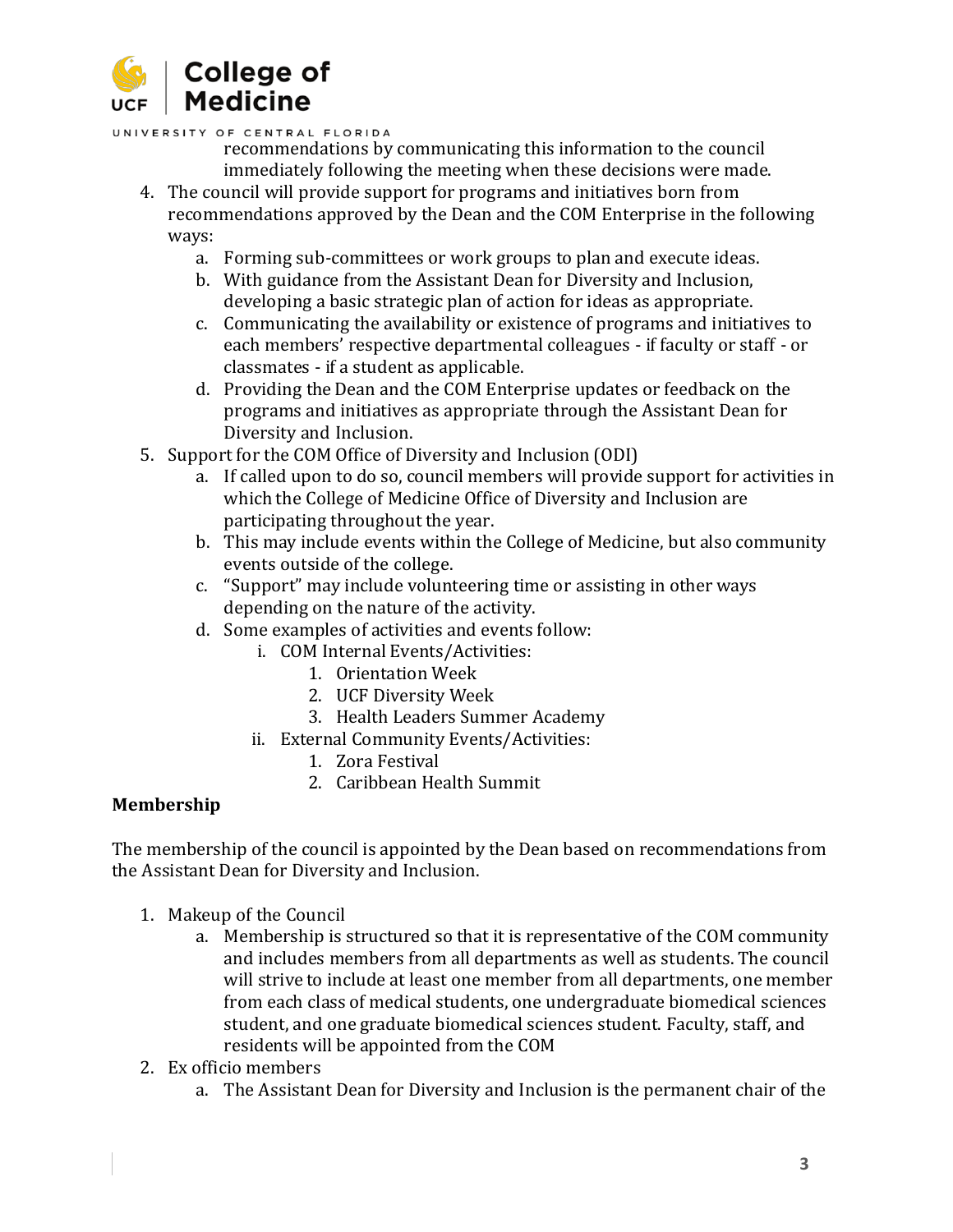

#### UNIVERSITY OF CENTRAL FLORIDA

- council. Their responsibilities to the council are described below in the section titled "Council Operations."
- b. The coordinator for the Office of Diversity and Inclusion and the office assistant will serve as the permanent administrators for the council to ensure continuity, take minutes, provide relevant information, and assist with scheduling meetings. In the absence of the chair and vice-chair, they may also run the monthly meetings.
- 3. Appointment to the Council
	- a. An annual application process will be used to solicit college members if there is an opening through the advertisement and in collaboration with Marketing and Student Services. The application period for each year opens in March. The end of July will notify new members. Students and new hires that are interested in participating on the council may be appointed mid-year.
	- b. Upon receiving the application, CDI members will review each application and nominate applicants to the Dean and the Assistant Dean of ODI.
	- c. Nominated applicants are permitted to attend CDI meetings but may not participate in an advisory capacity until an admission letter to the council is received from the Dean.
- 4. Appointment Terms
	- a. Members of the council are appointed for a two-year term. Terms begin in August and end in July of the following year, however new members can join once their application is approved (their term will be documented as having started in August of the academic year in which their application was approved). Following the completion of the two-year term, members will be asked if they would like to continue to serve for another two-year term. There is no limit to the number of two-year terms a member can serve on the council.
	- b. The student members will serve for the duration of their tenure in the college.
- 5. Member commitment
	- a. Members are expected to attend at least half of all scheduled council meetingsthroughout the year (August 1 - June 30). Teleconference, delegation or other remote participation constitutes full attendance. The Assistant Dean for Diversity and Inclusion may request a replacement of members who are unable to participate at this level. Ideally, the replacement member will be from the department of the vacated member to ensure that the department is still represented on the council. Student members are encouraged to attend as many meetings as they can.

### **Council Operations**

- 1. Council leadership
	- a. The Assistant Dean for Diversity and Inclusion serves as the chair of the council. The chair may also appoint a vice-chair from amongst the council membership.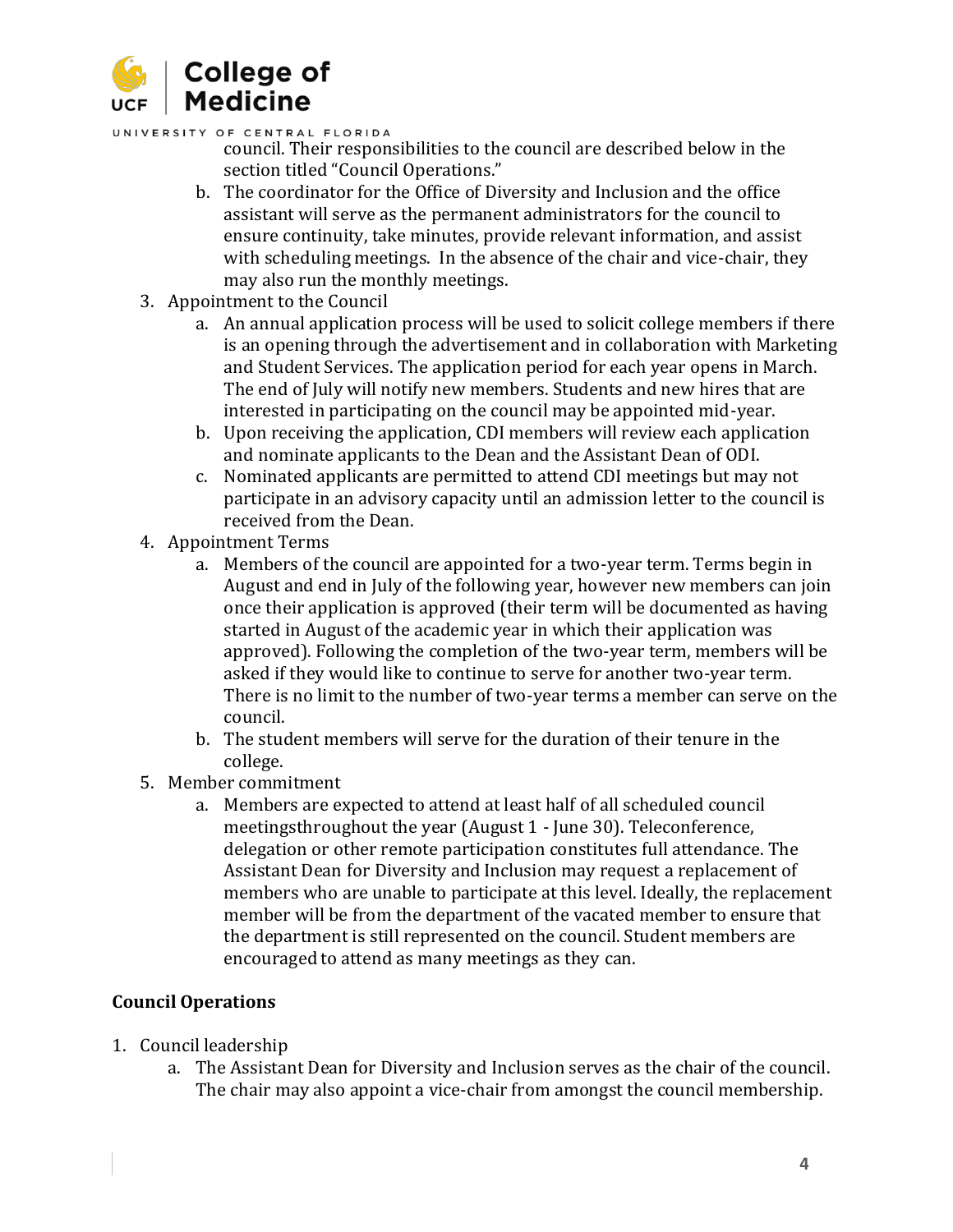

UNIVERSITY OF CENTRAL FLORIDA

- b. The vice-chair will serve for one year.
- c. Appointment of a new vice-chair takes place each year in March, and their service begins in August.
- d. Members interested in becoming vice-chair will submit their interest to the Assistant Dean for Diversity and Inclusion, who will make a final determination.
- 2. Duties of the chair
	- a. The chair of the council is responsible for the following:
		- i. Liaising with the COM Enterprise and the Dean on behalf of the council and relaying information back to the council.
		- ii. Appointing a new vice-chair each year in March.
		- iii. Working with the vice-chair and ODI office staff to establish meeting agendas.
		- iv. Assisting with the planning and execution of any strategic initiatives undertaken by the council.
		- v. Leading council meetings.
- 3. Duties of the vice-chair
	- a. The vice chair of the council is responsible for the following:
		- i. Liaising with the chair on behalf of the council and relaying information back to the council.
		- ii. Working with the chair and ODI office staff to establish meeting agendas.
		- iii. Facilitating the creation of workgroups and subcommittees within the council as necessary.
		- iv. Working with the chair and ODI office staff to maintain an accurate and up-to- date record of council membership.
		- v. Ensuring that the incoming vice-chair is brought up to speed and prepared to take on the duties of their upcoming term of service.
- 4. Council Meetings
	- a. The council will meet monthly on a day and time agreed upon by the membership, unless there is no business to conduct that month.
		- i. Council meetings are not considered official and votes to approve minutes or conduct similar business cannot be conducted unless 5 non ex-officio members of the council membership are present.
		- ii. Meetings will be scheduled to last no more than one hour, with the exception of any scheduled annual retreats or workshops; these may last upwards of two hours.
		- iii. A member of the ODI office staff will take minutes at each meeting. Minutes from the previous meeting must be approved at the start of each meeting before any other business can be conducted. Minutes require a motion, a second, and a simple majority vote in favor of the motion in order to beapproved.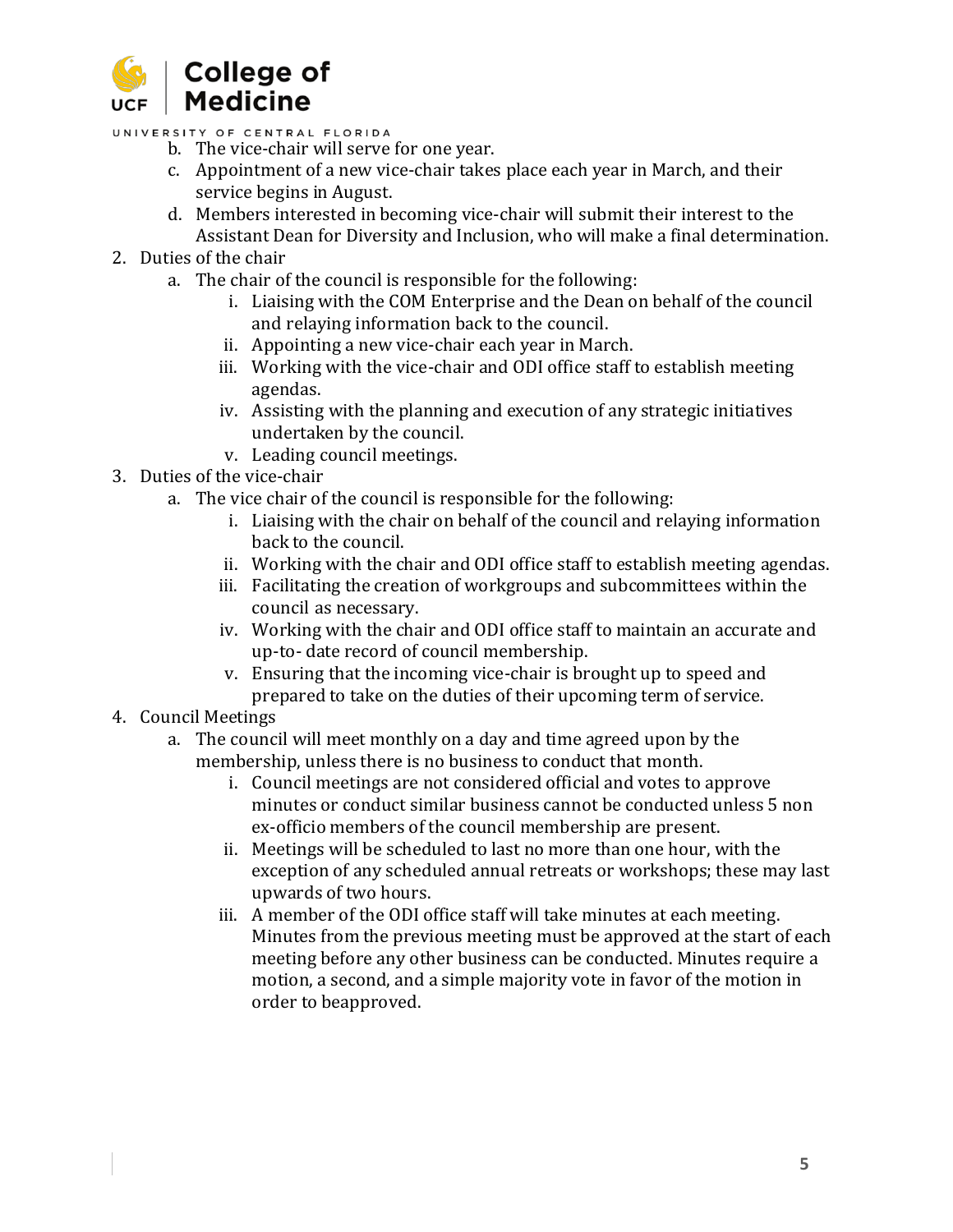

**Full Revision History:** Updated June 2020 Updated June 2019 Updated April 2019 Updated September 2018 Updated August 2018 Updated August 2015 Updated August 2012